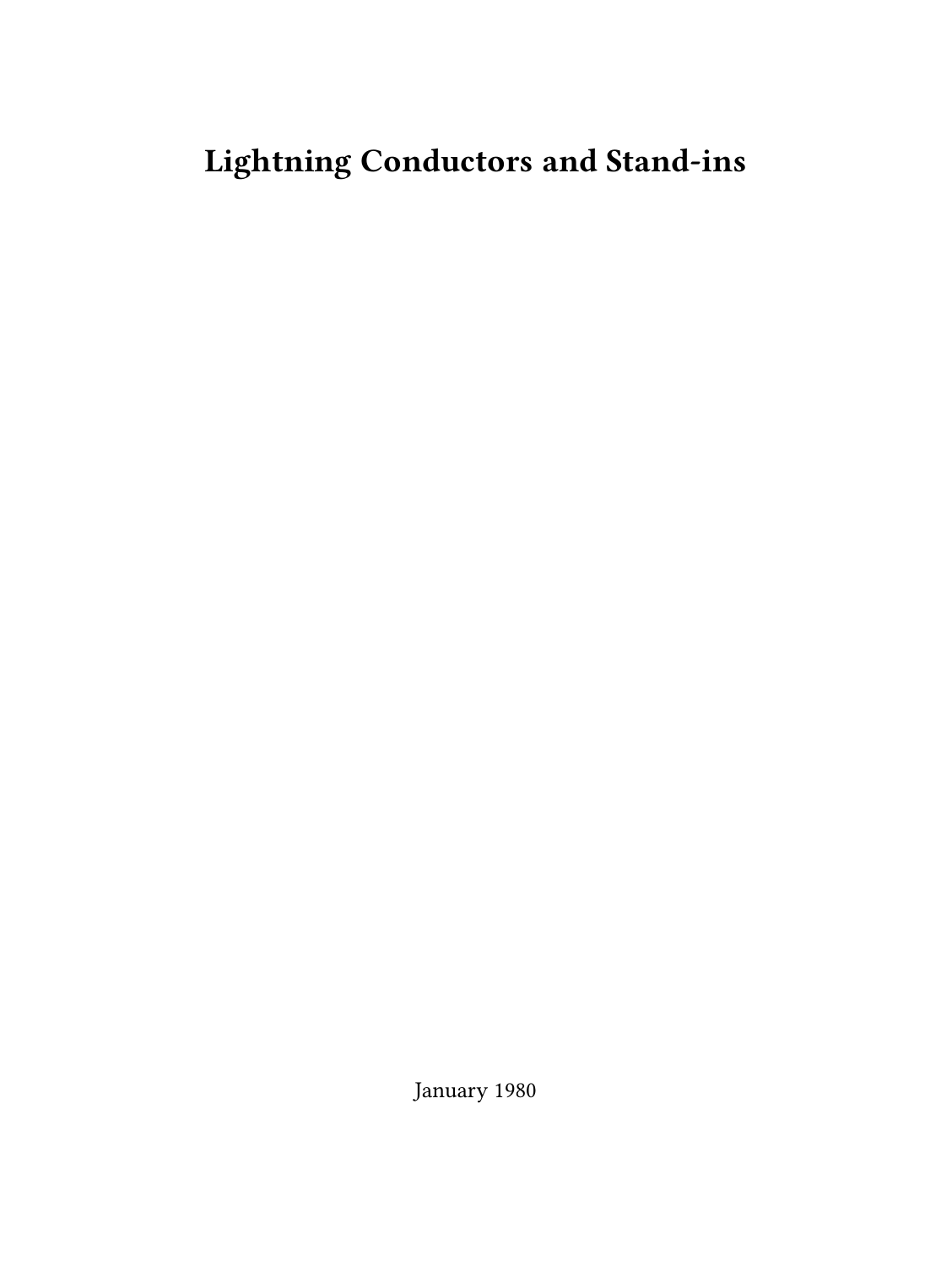## **Contents**

| Preface to the second edition responses in the second edition by contact the second edition by contact the second edition |  |
|---------------------------------------------------------------------------------------------------------------------------|--|
| Parafulmini e Controfigure                                                                                                |  |

**[Lightning Conductors and Stand-ins](#page-4-0) 5**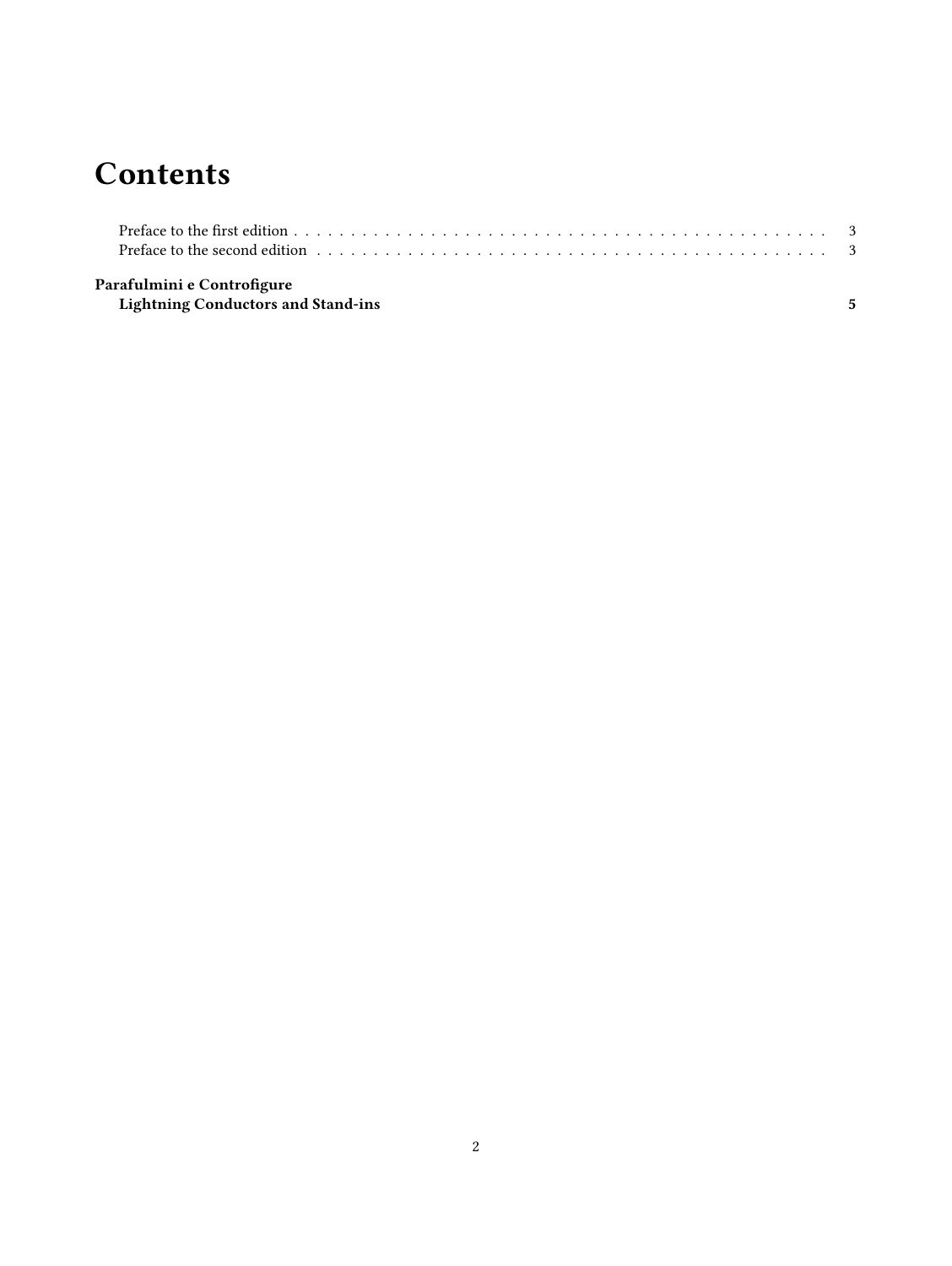### <span id="page-2-0"></span>**Preface to the first edition**

This pamphlet is a response to Azione Rivoluzionaria's document 'Notes for an internal and external discussion' that appeared in no. 13-14 of '*Countrainformazione*'. The articles "*Parafulmini e controfigure*" and "*L.A.xC.=Nihil*" are the immediate response of two comrades to AR's document. Having been refused by two reviews of the movement, it became necessary to spread their publication autonomously. We are reporting the passages of the review '*Insurrezione*' that deal directly with the question of 'armed struggle', and two articles that appeared in '*Anarchismo*' n. 21 and n. 23-24, interventions that the text of AR qualify as 'critique-critique'. We also report a few passages of Vaneigem, who, beyond the confusion and ambiguity, denote a position that is quite far from armed strugglism, in spite of the clumsy attempt of AR to co-opt him as ideological inspirer of the more intellectualised terrorism.

Finally, we include a few texts from *Apocalisse e rivoluzione* (1973) as a contribution to the comprehension and critique of the project of the civil war in vitro, effectively realised a few years later.

### <span id="page-2-1"></span>**Preface to the second edition**

Here is the second edition of this auspicious little book which, obscurely and without kicking up a fuss, marks the first clarifications of the insurrectional orientation within the Italian anarchist movement. By that I mean, let's be clear, revolutionary anarchist insurrectionalism, not expectations of the gigantic mass movement that is to destroy all the existent or as much as is necessary in one great day to set things right and give life to the anarchist society. There is no trace of such a way of conceiving insurrectionalism in this little book other than as the postponement to the generalisation of the clash, which could very well abort in nothing - or in tremendous repression - there being no guarantee at all. So, these few precious pages mark the first steps taken to highlight certain critiques, which had become absolutely urgent at the time (1977), concerning the so-called armed organisations (combatant or otherwise).

I hope that this reprint will also be of use to all those with a heartfelt desire to sanctify guerrilla activity, which, if on the one hand began with good auspices, ended up taking an anything but acceptable turn. I am referring to the great theoretical-practical experience of Azione Rivoluzionaria. And the critique raised here against positions that soon began to emerge within this very organisation after a few months' activity and analytical reflection, was made at the time, contextually, while the iron was hot, showing no mercy for the dead or imprisoned comrades, nor illusions concerning the fact that we 'are shooting too', so will also 'win'.

The writer of this introduction (co-author, along with some other comrades, of the little book in question), happened to come up with the slogan "only shooting one wins", and reconfirms that this far-off affirmation cost him a two and a half year's prison sentence in 1972. In fact it is precisely by shooting that one wins. But what does winning mean? Certainly not conquering something. To win also means getting rid of a number of obstacles from the field (men and things), in order to start a new game, the construction of a new world free of all power and it's abuses, a world that cannot wholly emerge from 'victory', but which will probably cost more struggles, more blood, more misunderstandings, etc.

You can only win by shooting if you consider this victory a first, quite modest, step towards the beginning of something really great but which is elsewhere, beyond political calculation or measuring strength, beyond the dazzling action that might fascinate us today, but does not completely convince us. The struggle that develops towards its insurrectional, therefore revolutionary, generalisation, is something that takes a long time and cannot close itself up in the concept of 'victory'.

The same goes for so-called 'proletarian justice'. I have come back to this definition more than once when talking of Azione Rivoluzionaria, and I have received retorts. But we should bear in mind that this is a dated concept which, in its time, pointed to the urgency of a practice that certainly wasn't central: putting those responsible for specific abuse in their place, i.e. flat on their backs, without for that wanting to establish a 'higher' conception of justice (proper tribunals, just laws, opportune sentences – all rubbish that has never interested us), but just an indispensible job of cleaning up, even on a large scale, at the moment when the generalisation of the insurrectional struggle is about to significantly get underway. At a moment of intermediate conflict this kind of response to particular repressive conditions can be seen as a practice of great significance, if nothing other than as preparation for future, far more difficult and articulated tasks. After all, precisely in this 'neglected' little book you can find a critique of the concept of 'proletarian justice', limited, and rightly so in my opinion, to the possible confusion with a more specific concept of justice, that of the courts, I mean that which strikes everyone every day. Other problems appear. 'Going into clandestinity' as I said before, is one. Closing oneself up like a clam, cutting off contact with the human condition that is so difficult to keep repairing in the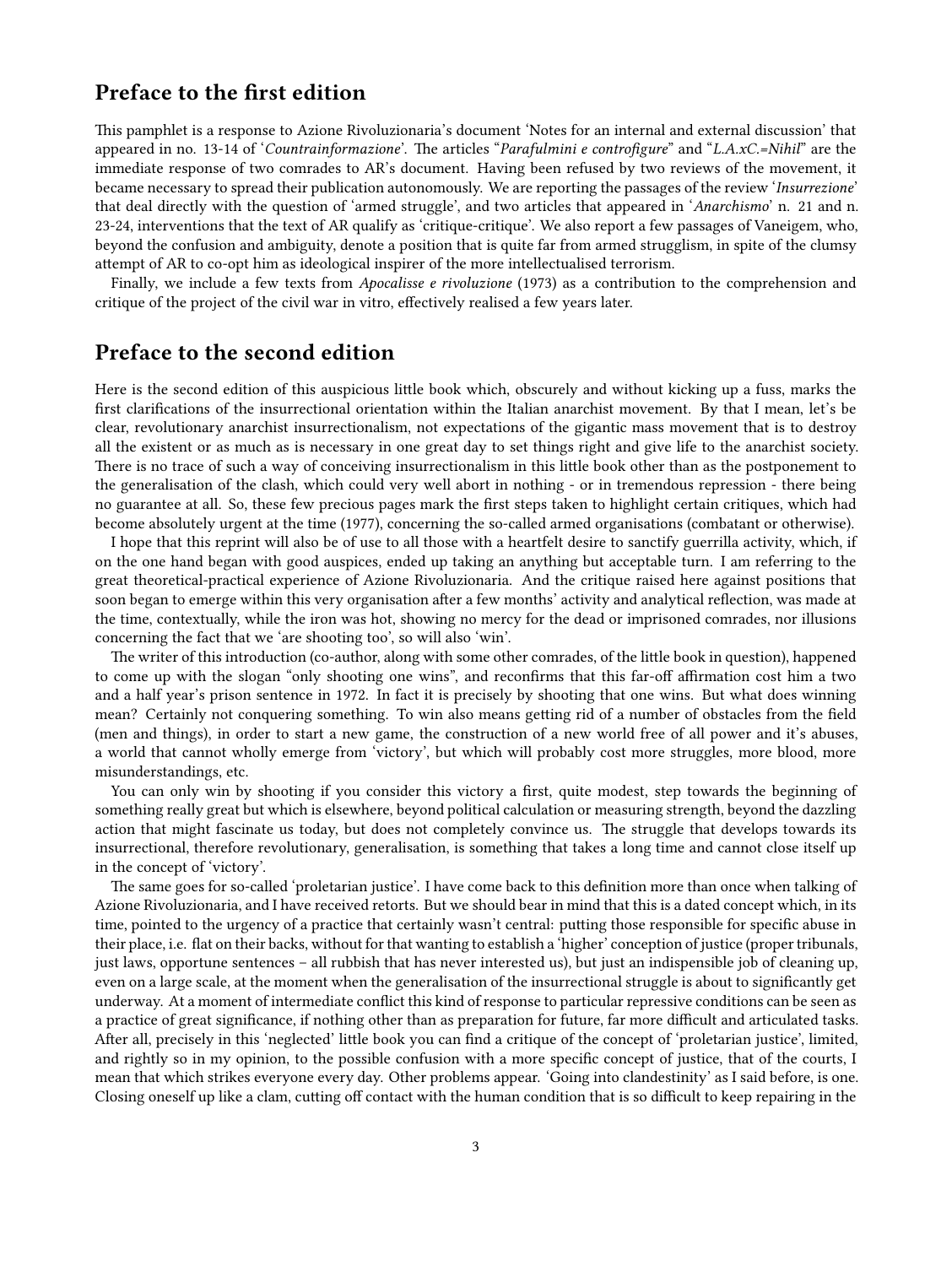face of the constant attempts of power to isolate us? Of course, specialisation is always the shortest road for getting immediate results. But are these results really what is required? Do we really need a crosscheck to show ourselves how clever we are? To change identity, our way of life, the places we frequent, build a fictitious universe around ourselves of survival and military decisions is all possible, but does that not deprive us of something essential: of what we really are, of what we really could be? It seems to me that today this problem, and these questions, are finding different answers to those being put forward at the end of the seventies. There is however a fairly evident new turn. Not being able to integrate one's life with what one considers one's revolutionary project is a really weird condition. One lives out a fantisized version of what should be an adventure in the true sense of the word. That is the situation which, sooner or later, leads to regret and resentment. The fullness of life that one imagined one held the key to starts to fade fast like a cut flower. In times like ours, when all around us there are comrades that have been left with a bitter taste in their mouth, this is something to think about. What have they done (some of them) with their lives? And then, there is the icon. This must be defended at any cost. The little saint, the brand name, the swearing of allegiance. Anyone who refuses to do so has no credibility. How dare they make an about-turn? And when we point out that you can't go back on something that you never agreed with in the first place, the glittering icon lights up maliciously. One doesn't discuss, one simply swears on a declaration of faith. Now, there is not a shadow of doubt that a specific anarchist organisation capable of facing the conditions of the clash is indispensable. It is equally without doubt that each one of us contributes - some more, some less - to the construction of this organisation according to their own story and the era in which they carry out their revolutionary activity. I am referring to anarchist and revolutionary comrades here, not to daubers of ink and the chatterers. But it is equally beyond doubt that when forms of the specific organisation start to degenerate, such as happened with Azione Rivoluzionaria at a certain point critique becomes indispensible, and no sentimental appeal can convince me of the contrary.

This little book includes texts that were part of something in course while debate was still possible, far before the sad conclusion of Azione Rivoluzionaria. Had they been written in the sphere of the decisions that were to end up in the union of the combatant organisations, they would not have made any sense. And clearly the premises were such as to allow reasonable foundation to the objections being raised. The management of publicity concerning attacks, just to give an example. Here too - as in the drawing up of the 'communiques' - the initial model of the Angry Brigade (which were discussed and for a short time used by them), soon became no more than a faint memory. The concise brevity of that incisive model - unique concerning the 'management' of actions and 'relations' with the press - was soon lost in the claim to 'explain', a typical schoolteacher-like attitude that is still hard to die, if not in the minds, certainly in the desire of many comrades.

Then, the important, if not exactly brilliant, huge actions (the Moro kidnapping for example), that filled up pages and pages of the newspapers. If a specific organisation makes such a choice instead of limiting itself to small actions of attack and sabotage, this is not so much an oversight or a defect in organisational operativity as a choice of field and, seen from another angle, an inevitable involution towards organisational 'closure'. If small actions can easily be generalised (as everybody could see in the last half of the eighties and more than half of the nineties), the same cannot be said for the more substantial ones (even without having recourse to the model of the Moro kidnapping), which in their geometrically military distance from the people can do no more than raise a cheer from the stadium.

The critique concerning any organisational model of a specific anarchist armed structure mapped out in this book (and in other writings of mine at the time which were also stigmatised in the "Comuniques" of Azione Rivoluzionaria) still stands today. In any case, being questions of great importance and inexhaustible actuality, I think that they should be meditated upon in depth by any serious comrade.

Alfredo M. Bonanno Trieste 23 December 2000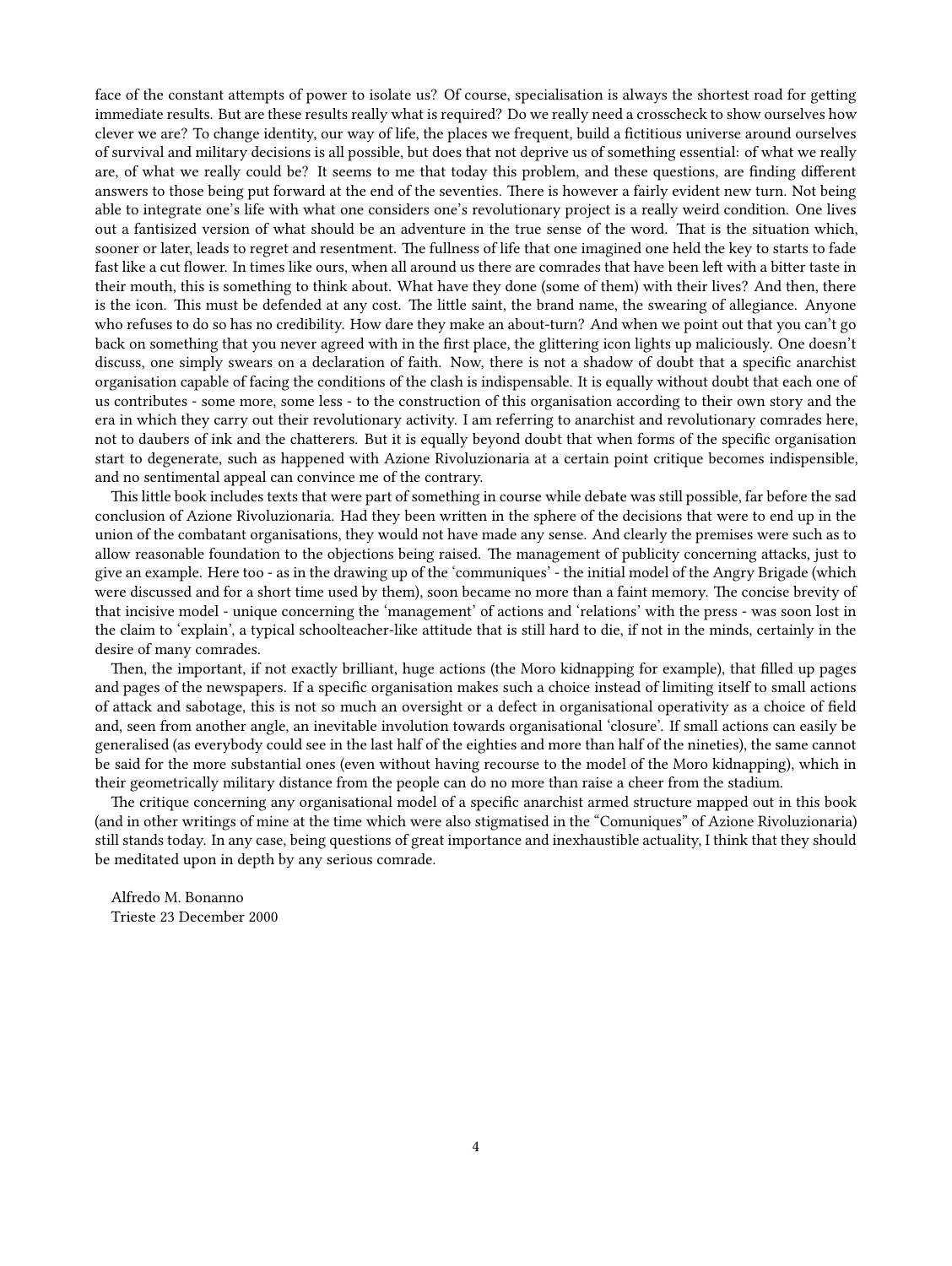## <span id="page-4-0"></span>**Parafulmini e Controfigure Lightning Conductors and Stand-ins**

*…for anyone - a latecomer - who has entered* consumerism *in the role of avant-guarde intellectual and wants to stop, there is nothing left to do but put oneself in a desperate and bilious race with the all-powerful centres of* image *production: get taken on as an actor or walk-on. Unpaid actor or walk-on and really dispensed with or in any case liquidated; in this consists the yearned for and beatifying "qualitative" differentiation.* (G. Cesarano - G. Collu, Apocalisse e rivoluzione, Dedalo, Bari 1973, p. 93).

### 1. *The movement of '77 and the 'guerriglia'*

The chasing of Lama from Rome University in February 1977 marks the historic rupture of the Italian proletariat with the racket organisations that claimed to control and represent it. In this episode a *new* movement appeared out of the blue that was incomprehensible for constituted power.

In the preceding years capital and its experimenters had constructed in vitro two basic models in which the opposition and the DC-PCI (Christian Democrat - Communist Party) alliance and its programs of *hunger* and *sacrifice* were destined to *identify themselves.* The first, mapped out at the Lotta Continua congress in Rimini and the manifestation of the counterculture Circoli del proletariato giovanile, (Proletarian youth circles) tended towards channelling the mass of young people and unemployed towards claims of an essentially *cultural* character. The *lesser of all evils* for the system was that the young fight for their right to a new *identity* and an alternative *life-style* to be recognised in which, merged together the ideology of the trip, the smugness of drugs, the crying and lamentations about emargination and the '*crisis of values*', the claim for the right to the most pointless and contradictory customs. Some *self-reduction* could be included in the framework of such an ideology. The only thing that shocked the reporters of "*L'Unità*" and "*Corriere della sera*" were the expropriations where the mob stocked up with champagne and caviar, thereby showing a refusal of "content" where the young were to "come together": ideologies and neo-christian values of *poverty*, *scarcity* and the *crisis*. In the sphere of these "new" ideals the young masses also complained and debated endlessly, not in order to rebel against them and destroy them, but to affirm the dignity of their existential condition and the freedom to decorate themselves with as many feathers and masks as they liked.

The other kind of opposition that power was preparing to neutralize to its advantage was the abstract and specialistic *military* one. For a long time sociologists had been saying that, with the worsening of the social and economic crisis, the increase in unemployment and the progressive criminalisation of the preventive opponents of the DC-PCI block, an increase in terrorism would also have to be taken into account. Italian capital could willingly accept this challenge, so long as it remained within the *military field* alone. In fact, this kind of clash (which after a fashion can always be reduced to a technical problem where capital's forces were superior to those of the enemy from the start), if it carried indubious hardship for the ranks of the civil servants and cops, on the other hand presented such advantages as to make it become the *lesser of two evils*, incomparably preferable to the danger of an illegal violent mass movement of opposition. First of all, the essentially spectacular character of most of the terrorist actions (in particular the murders: the audience love blood) supplied the system with the possibility of turning even the lowest figures of its repressive apparatus into great propagandistic successes; moreover, the development of a limited civil war would induce all the enemies of power to escape from the real daily war into clandestinity and gave the State the opportunity to express its own brand of terrorism to the best of its ability, in a framework of a permanent state of siege and generalised *enlistment*. Above all, it would freeze the most part - the masses, the people, the proletariat, that the clandestine militant refers to - into the role of indignant spectators, or supporters (electrified by the sensational development and fascinated to live their own 'adventures' in dream form, in reality they were reproducing their own condition of powerlessness), in either case, passive participants. Finally, the economy of entrenched camps is in itself a *rationing* economy, where each one is asked for full identification with the *crisis* diversion; while there is no public order more perfect than that of the sniper and the curfew. As the enemy could be just around the corner, one barricades oneself at home waiting for the right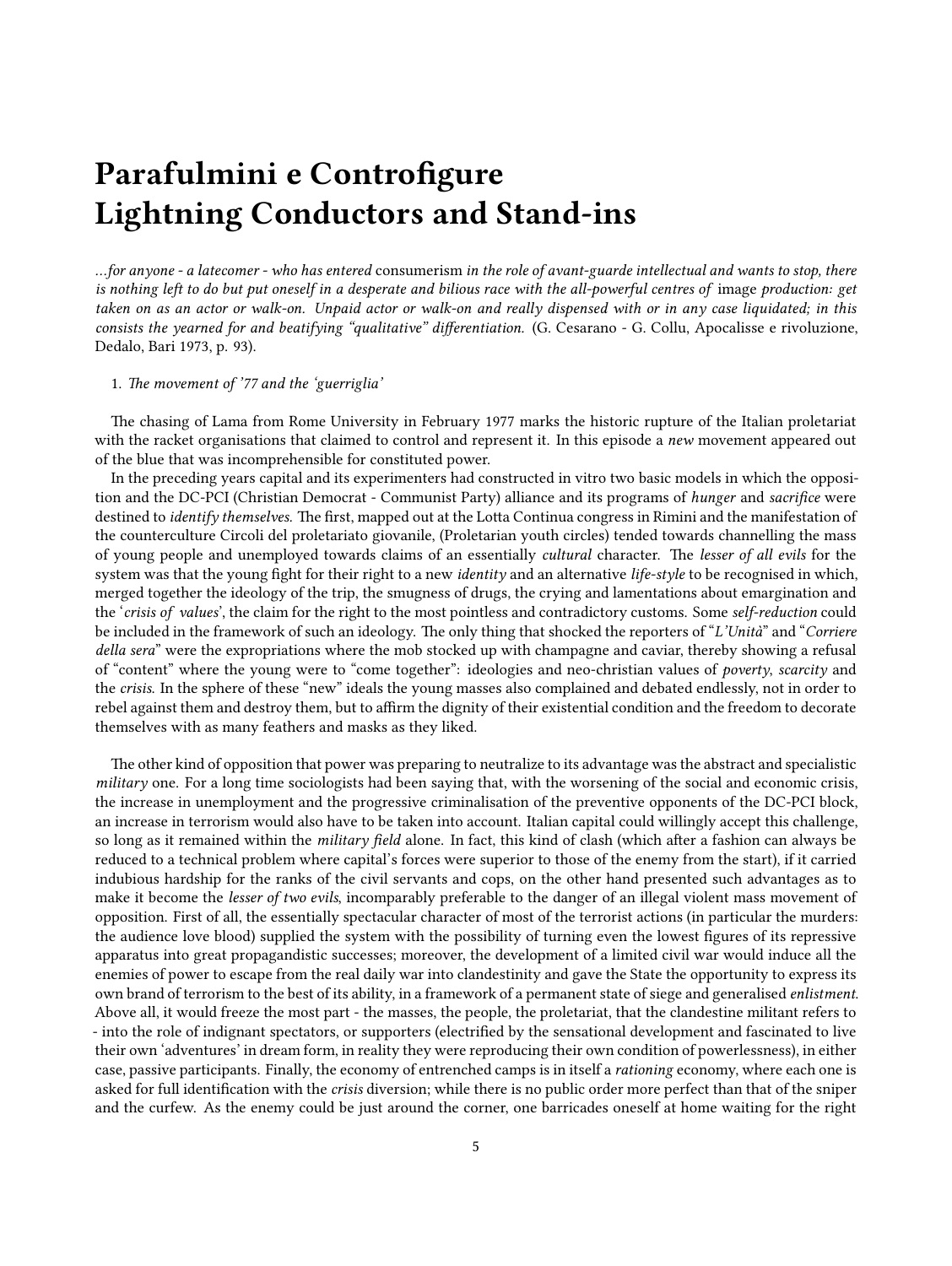moment in which to unleash no longer revolutionary passion, but compressed rancour and the chain of retaliation. *In Europe* the *precedent* of Northern Ireland had already demonstrated how the militarisation of the struggle - wanted as much by the IRA as by the occupying army - supplies an economic and operational outlet for capital, cleans the streets of the combatant yobs of young unemployed and blockades and divides workers affected by avid demands.

The movement of '77 radically disrupted all the forecasts of the experts of Italian capital. The attack on trades union leader Lama is the expression of uncontrollable, spontaneous, generalised violence, which abruptly shattered all cultural barriers and preconceived generalisations: 'indians' and militants of the Autonomia, young 'hippies' and organised workers met in action, beyond their respective sociological identities - which for revolutionaries were certainly not be exalted but abolished, - just like proletariat, i.e. as an historic movement that destroys and goes beyond capital and the demented society produced by it. The nightmare of every power structure takes form and becomes real: proletarians meet without intermediaries, each one autonomously taking charge of solving their own problems and refusing all those - trade unionists, stalinist bureaucrats, militant groupuscules or counter-cultural ideologues - that claimed to speak in their name, and start organising themselves collectively. Here, in spite of the self-proclaimed vanguards and political specialists – the wildcat workers' movement find their natural allies and comrades, in the young unemployed, in the mob of the suburbs and universities. The corrupt edifice of the 'historic compromise' [Christian Democrats and Communist Party] vacillates under the blows of a mass movement that is violent and armed. This movement - which one month after the attack on Lama's rally rose up on March 12 in Rome and Bologna - precisely in its practice of violence, demonstrated its total extraneousness not only to the tear-jerking problematic of the specialists of the 'personal' and the foreseeable 'irony' of so many aspiring intellectuals of the 'creative wing', but also to the logic of the clandestine armed organisations. From the pages of the last issue of "*Controinformazione*", Azione Rivoluzionaria accuses the review "*Insurrezione*" of having revealed the hard-core separateness between the insurgents of March and the specialists of armed struggle: "…the movement of '77 did not appear from nowhere, it has a history behind it that has also been influenced, it's hard to deny, by the actions of guerrilla warfare. If people in Rome had limited themselves to irony, Lama would have held his conference at the University and what has become an historic event, Lama being chased out of the University, would simply have been a disturbed conference, even if with intelligence, but all the same a rally, therefore a victory for Lama and his acolytes. It is hard to separate the movement of '77 from all that was said and done over these years, especially by the armed groups and the autonomous guerrilla». (Azione Rivoluzionaria, Notes for an internal and external discussion in "*Controinformazione*", n. 13-14, March 1979 p. 90).

Far from limiting themselves to irony, thousands and thousands of combatants did not hesitate to take arms for themselves when they needed them, looting the gunshops on March 12, while the clandestine militants were worrying about getting out their criticism of these actions as 'spontaneist' and 'adventurist', i.e. that escaped their control and were contrary in pratice to any delegation of solving their own problems, including military ones.

Power did not use interpretative patterns very different from those of the guerrilla fighters of AR: for the whole of '77, attempting to repropose the two preconstituted identities - the counter-cultural and the militarist - that the movement had refused, it tried opposing a 'creative' spirit and a 'combatant' soul of the movement. In this way politicians, journalists and sociologists as usual understood fuck all of reality, but in recompense tried, on the one hand to manoeuvre the cultural rebels - youth movement, metropolitan indians, feminists etc. - against the development of a determination and coherence of the revolutionary movement, on the other to give credit to the idiocy of the plot plotted by occult paramilitary organizations. The movement had known how to scream in the face of all its paid observers what they really were: IDIOTS!

For their part, neither the cultural vanguards nor the armed vanguards were capable of distinguishing themselves from the servants of power in their understanding of reality. Even less can it be said today that the critiques made by Azione Rivoluzionaria were intelligent: « … it is possible to put forward the opposite hypothesis: the movement would already have been routed, in its centres, its papers, its radio stations, if the guerrilla had not acted as a lightening conductor, pulling the whole repressive apparatus upon itself ». (Text quoted, p. 90). If the recent wave of arrests of Autonomia Operaia militants accused of the Moro kidnapping clear the field of this nonsense, it is worth considering for a moment the most ambitious of all the actions of the urban guerrilla, precisely the Moro kidnapping. According to Azione Rivoluzionaria, for this undertaking whose «essence lies in the capacity of the revolutionary movement as a whole [and the Brigate Rosse recognise themselves as part of this movement] to deal a blow to the centre». (Text cited, pag. 88). «The clandestine movement paid the price for the psychological war that was unleashed, the suspicion, the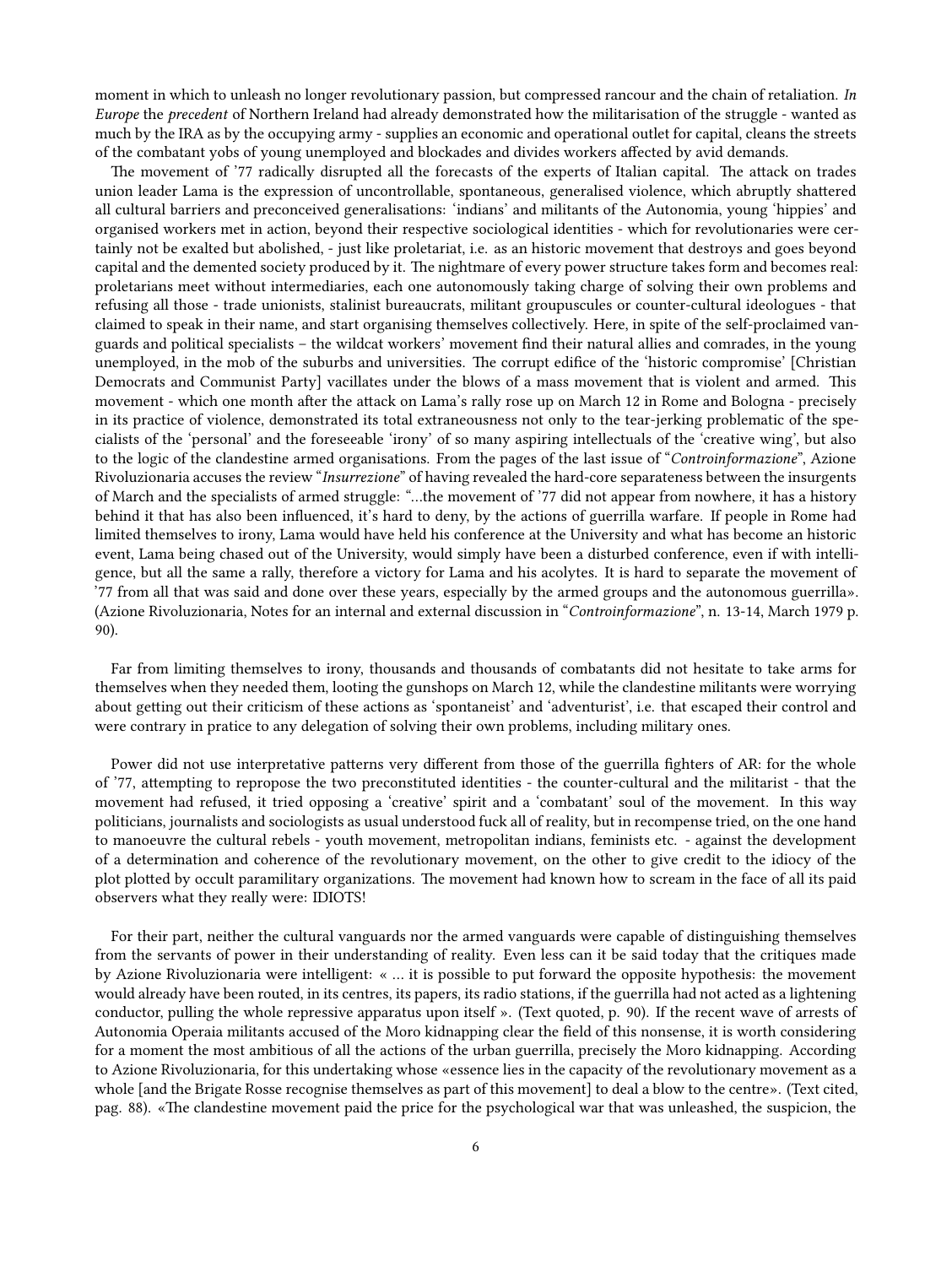Brigatista-hunt, the awakened police-like vocations». (Text cited, p. 89). Apart from the undeniable fact that with the Moro kidnapping power had justified hundreds and hundreds of arrests, charges and arbitrary imprisonment within the movement, and limiting ourselves to remembering that the only concrete request of major repressive rigour made by the PCI to the Christian Democrat government was on the occasion of the closing of the meeting places and arrest of a series of militants - indicated by their full names – of Autonomia Operaia of Rome, the BR had turned their blow "to the centre" of the revolutionary tension that persisted, even though fully in the phase of reflux, in Rome for more than a year, arrogantly imposing the spectacle or symbol of the revolutionary struggle on to everybody's attention. In the incredible atmosphere of these days inevitably perceived as irrelevant, i.e. not wanted, not lived and not understood by revolutionaries, it became possible to nail the masses down again to the passivity similar to watching a film. After a year of determined struggles carried out by subjects acting autonomously in daily reality common to everybody, they turned in on themselves at the mercy of external forces that move not only the will but also everybody's consciousness from above. Held between these far-off forces one was pushed to choose under the pressure of real blackmail: one had to take sides, delegate once again. If the State could impose its own infamous blackmail on everybody ('either with me or with terrorism'), the BR was asking everybody to dream: or rather to cheer them, or develop the more 'radical' intention to one day join the game of heroes. This has been the message of the BR: enlist, or stay at home, put on the TV and clap your hands: that had always been the message of the clandestine organisations: the Moro action simply brought it into everybody's home and in this way forced all those who wanted to remain faithful to their own revolutionary subjectivity to reject it radically.

2. The hierarchy of the 'Popular Front' of clandestine organisations: actors and stand-ins. With clumsy zeal Azione Rivoluzionaria makes the blackmail that had always been concealed by the bureaucratic-political language of the BR proclamations explicit: «The critique critique that tends to isolate guerrilla warfare from the movement is perfectly functional to the plan of repression that uses violence against the guerrilla and uses critique (from Asor Rosa to passionless cynics) to isolate it. The 'critique critique', that knows everything, does not know that by isolating the guerrilla it is also preparing the conditions for its own precipitation into clandestinity, unless capital, in its great ingeniousness, just as it does not know today how to recognise its friends and tortures, kills, persecutes terrorists, tomorrow will not know how to recognise as its sole enemy the critique critique and guarantee it chairs and podiums». (Testo citato, p. 90) Without staying to confute the Christian imbecility of those who want to see the truth of a faith demonstrated by the martyrdom of its followers, what immediately comes to mind, reading this infamous passage, is the blackmail directed for 50 years by stalinism against all the international opposition (the same that Lenin had directed against Kronstadt and the Workers Opposition): 'Russia, home of socialism, is threatened by the imperialists and to defend it thousands and thousands of proletarians all over the world have sacrificed themselves: so if you criticise Russia, you are obstructing internal or foreign politics etc., you are useful to imperialism, or rather you are nothing but a cover, a mask, agents of disguised international fascism'. Azione Rivoluzionaria launches all this against whoever criticises clandestine struggle in a document in which they make no critique of the stalinists of the BR, allies in the process of construction of the guerrilla.

The complicity of the anarchists in the counter-revolution in Spain in 1936-37 demonstrates with a thousand examples such as 'who sleeps with dogs wakes up with fleas', so whoever goes with the stalinists learns to slander the revolutionaries. As in Spain, there exists a Popular Front in Italy today, minoritarian and clandestine, of course, but which aspires, like that of the past, to become majoritarian and in power, to gather the impetus of the revolutionary proletariat into its ranks. An even minimal knowledge of revolutions and counterrevolutions of the past clarifies that within every popular front there exist very rigid hierarchies that correspond to different specific gravity of the organisations that make them up. For example in the Spain of 1936-37 the tiny Communist Party had enormous authority inside the Popular Front, superior to that of the anarchists, even though the latter were the major force of the Spanish proletariat. The present front of clandestine organisations has an essentially spectacular result: that is why the Fronte Popolare is not a question of sharing out the ministries of a counter-revolutionary government, but also in this case the Front has its internal hierarchy: while the role of protagonist and main actors are indiscutibly assigned to the stalinists, nothing remains for the strange libertarians of Azione Rivoluzionaria but the role of stand-in. To the Brigatisti the headlines of the dailies and the cheers of the passive admirers; to the anarchists ugly downfalls and acts at breakneck speed.

3. Critique of daily life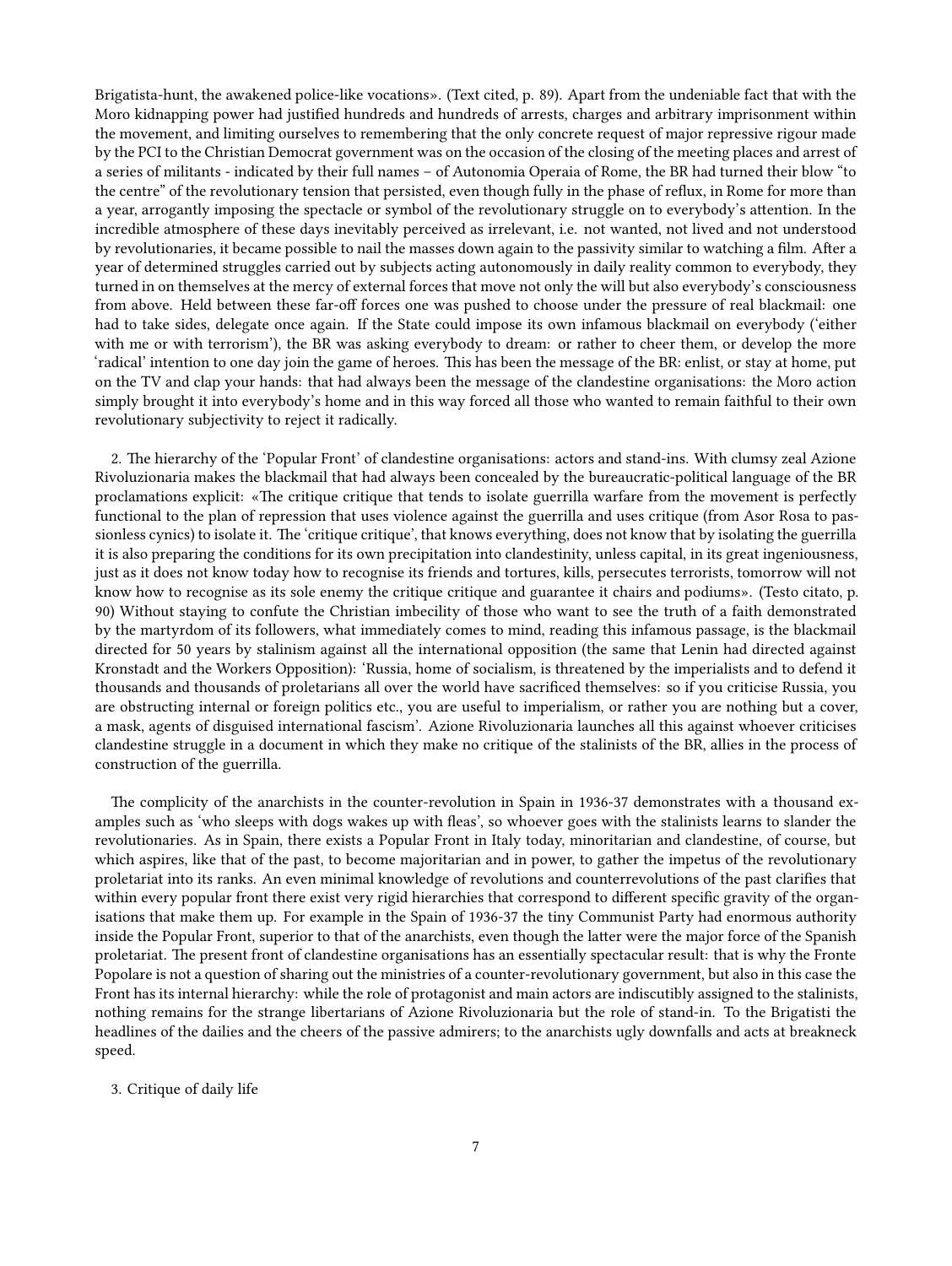«Only (and we excuse the critique critique here) real autonomy in the armed project against all aspects of social life, the constitution of a network of resistance and attack on the vital centres of exploitation and death, living one's life fully, aware of already being partly outside the grip of capital, can allow this road to liberation to begin. But even here, at the level of the operating subject, just as at the social level, it is necessary to cut one's bridges with daily normality, create a situation of no return, go into clandestinity». (Testo citato, p. 90). Thus guerrillas of Azione Rivoluzionaria ammoniate the critique of daily life. We have already said how, in realty, the "strategic choice of clandestinity" never gave the militants of Azione Rivoluzionaria anything more than "liberation" in the catastrophic role of stand-in. To the opposite, radical critique, which the Azione Rivoluzionaria document (which among other things copies all the critical thematics "Insurrezione", except for insulting its own source, to which it attributes positions that are totally invented) tries to recuperate some positions, for example, Vaneigem, who has never expressed any sympathy for political terrorism, and has on the contrary always condemned positions of armed immediatism like that of the document of Azione Rivoluzionaria. It is clear therefore that when a practice that explicitly places its discriminant in the "strategic choice of clandestinity" takes determined positions, for example on the critique of daily life, they do so exclusively with the aim of recuperation.

The only radical position to take towards the existent is, today, that of those who from their specific position in society (the situation in which most spontaneously and sincerely they develop their social relations, communication, love, friendship) are facing real war – daily and without quarter – against capital and its interiorisation. That means above all struggle against the organisation of one's own life according to the world of appearances, images – therefore struggle against the interiorisation of the codes of behaviour that capital is constantly producing, renewing and transmitting. To want to be revolutionaries, i.e. to want live the possible adventure of life according to one's own material passions and one's own living senses, implies the radical refusal of identification with any social determination of capital, with any identity, preconstituted and fictitious mask, that hides and mystifies the dynamic of life. It is in perceiving oneself as body in movement, recognising one's passions for what they are, that is, irreducible to the society of symbols and its organisation, and arming oneself against it, that it is possible for each one to find the sense of a unique and specific life. And it is at this point that necessity presents itself and along with it opens up the possibility to communicate the armed project against capital and live in the community that surrounds us. Any coherent revolutionary praxis recognises the falsity of *all* the social identities proposed by capital and fights all of them, knowing them to be, in the most violent and sectarian forms, absolutely *clandestine for the spectacle*, knows that it is *elsewhere*. Certainly who lives this *elsewhere* in immediate or geographical terms *has not the faintest idea of where it is to be found*: there is no other field of battle than the world dominated in total by capital, *inside and outside individuals*, and from this world, this battle, *there is no escape*. Whereas for who knowingly fights the real war both inside and outside himself, clandestinity might become an unavoidable *necessity* in some cases, but always *one more obstacle* to overcome in the battle for one's own transparency and coherence. Those who *fictitiously* push away their '*normal*' social identity to choose the *heroic and spectacularly hyperevaluated* one of the "guerrilla warrior", clandestine for the *real movement* as much as for the police, come to find themselves today, due to one of the tricks that the spectacular optic plays, not only at the centre of the shoot-outs, but also at the *centre of the fire of the cameras*, at the *centre of the spectacle*. What was to have been a struggle against value becomes the ultimate valorization possible of the personality of the militant, the ultimate sacrificial rite capable of producing value. As the strange libertarians of Azione Rivoluzionaria declare, it is true that the spreading of the clandestine military practice democratises today this possibility of self-valorization: « every village, every city, now has its stage and its actors; violence is a spectacle available to anyone of good will ». (Text cited, p. 90). In the same way, but from an *opposite* point of view, it is true that revolutionary violence, if it wants *to be*, destroys every stage and every spectacle and knows to see in all actors the natural enemies of truth and overcoming.

[May '79]

#### Cues of non-news

\* The guerrilla (little war), has been made to degenerate from the communitarian expression of a rupture with the values with which power substantiates itself into specialistic social reason of political apparatuses, and reduced to a *military* expression of social unrest. It has thus been able to become the tool with which the indigenous bourgeoisie enter the "heart of power" moving out the managerial classes too prone to foreign (or multinational) Capital.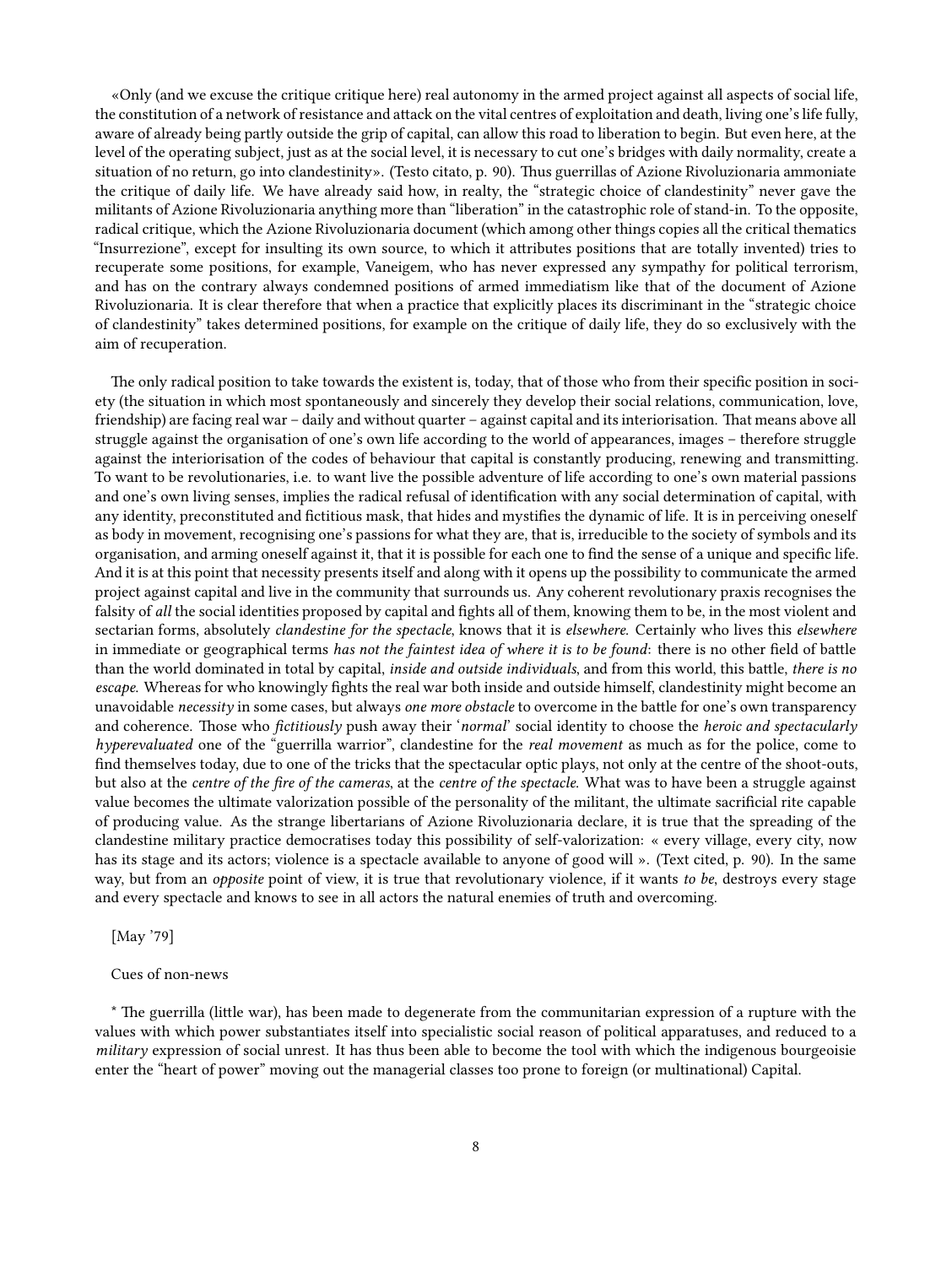\* The armed struggle ideology is the product of two political mythologies, both democraticist: antifascist resistentialism, and third-worldism with its "national liberations"; they are vehicles for the *transformation* of forms of power, not their suppression.

\* Armed struggle-ism is the continuation of *politics* with other means. The post-sixty-eight reflux and the failure of the micro-bureaucratic groupuscules drowned in the swamp of re-editions of old tools of the politics of the remote past that manifested themselves historically, was not enough to sweep away the *contents* with which it fed itself. These live again in armed struggle-ism.

\* Armed struggle-ism is, then, a *form* of struggle that reproposes politics by taking it to the extreme: vanguardism, specialisation, unidimensionality of action, incompleteness, separation.

In that it is an extremicised *form*, it is not difficult to find in armed struggle the facet of polihedron politics: armed… reformism, economicism, workerism, feminism, ecologism!

\* Is "arming oneself" only a giving a gun to politics, putting a virile prosthesis into the rachitic hand of representation? To arm spirits, expel introjected values and ideologies, get rid of the archaisms of the historical past (of defeat), overcome remotion, affirm desire, refuse the alienation that turns us into things, vibrate with passion, be conductors of life - in a word invest with our practical critique *every* situation where dominion is reproduced and do this without falling into specialised roles, is nothing other than reproposing politics - in the virile and martial form ?

\* Sociality sinks its roots into the subjective daily lived, and is the real critique perceptible by anyone with all five senses.

Politics are born (and abort) in the economy and in the ritualism of its merchandise. Man, to find himself, struggles against the logic of the merchandise that subjects him. Politics remains prisoner of the imperative of goods: it can only interfere with the *rhythms* of their production, one doesn't question the reasons for their very existence.

\* In the world of fragmentation and representation, each one turns (their own) partiality into globality; each one charges with escatologic values its chosen role, and looks disdainfully at all the rest.

Until now there has been who has made of the economy and the productive sphere *the main contradiction*, the weight-bearing axis, *centrality*, etc. There is who – in the eternal search for the "new" revolutionary *subject* and the revolutionary means par excellence – has carried out the same operation with youth, women, marginals, the mad, etc. The armed strugglists consider that their *means* is the revolutionary one in absolute, and attribute to their practice

*primacy*, qualitative superiority, the subversive *potential* that is greater than all the others.

Since when, in the struggle against power that founds its dominion on specialisation and separation, a practice – partial, reiterated, serial – *is superior to all the others? Why?*

\* Capital is not just economy, politics, repression… it is the power of the means of communication, it is spectacle, it is the capacity to represent reality in the way that is most convenient to it, it is control of science and knowledge… it is psychiatry, the university professor, medicine, the priest, the worker, etc.

There exist therefore the contradictions between what one is forced to do (be) and making emerge the human essence denied by Capital/State, but is capable of denying it. The revolutionary movement will affirm itself if it is capable of facing – and denying – all the contradictions, in width and depth, i.e. every moment of the reproduction of dominion.

\* The equation "anything that is violent = revolutionary", or "the field of illegality = impossibility of recuperation by power", is false. Because it bases itself on counter-position - negation of only one of the reigning categories or values.

Power cannot exist – its code – to connote and give body totally to negation, to that which should destroy it; without remaining in its own field. You don't deny the carabiniere with the counter-carabiniere, politics with politics, alienation with alienated means.

\* The division between the hands (action) and the rest, recalls the more general one between body and mind, limbs and propulsive cerebral centres. It is the reproposition of the counterposition thought/action, intellectual/militant, theoretician/combatant, courage/cowardice, etc. Cocooned within one's own reified practice – considered superior to others of course – one ends up keeping oneself removed from radicality, that is from one's own organic recomposition to find subjectivity.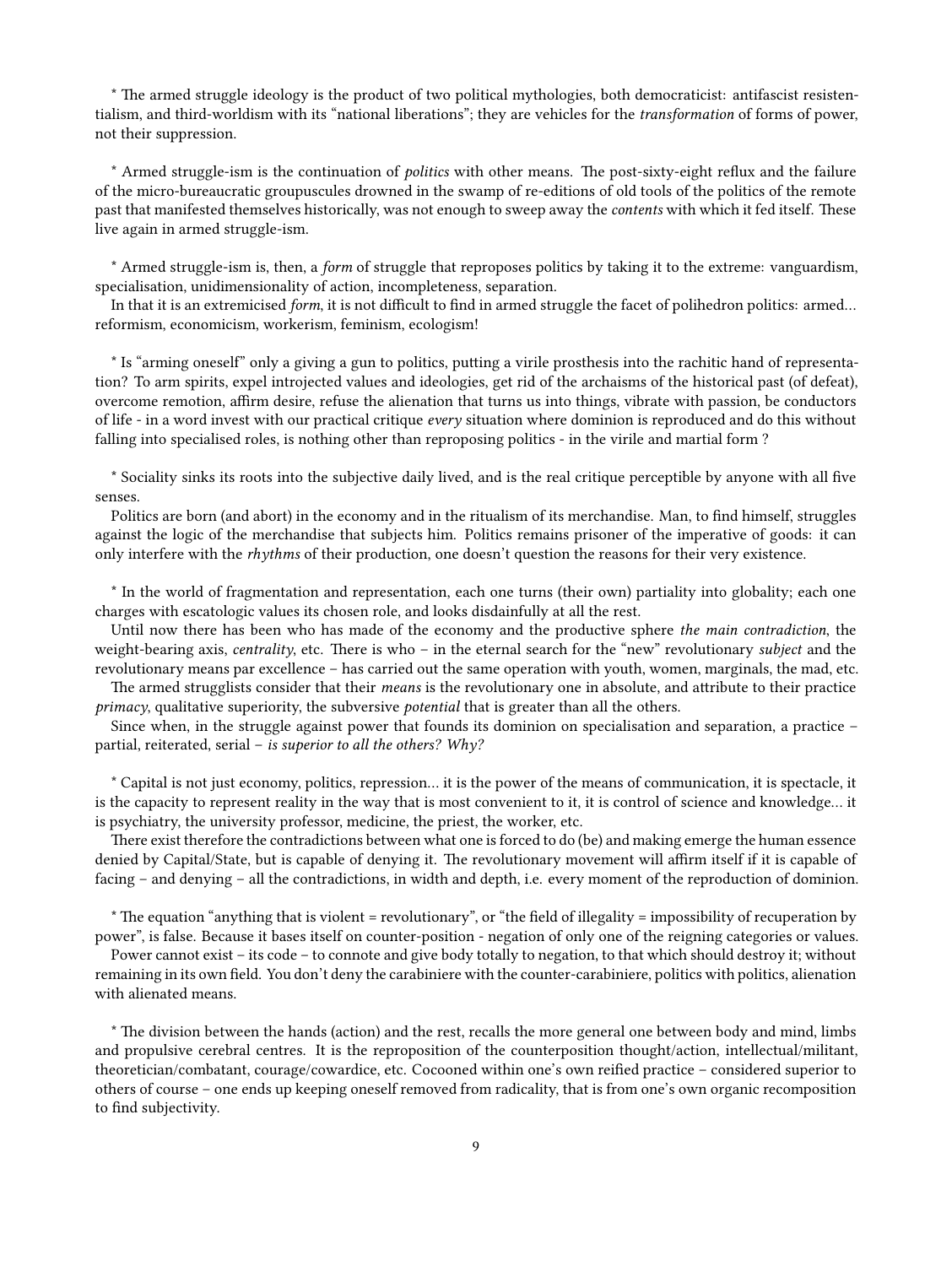In France, where primacy is given to theory: a plethora of pamphlets, brochures; alienation in writing.

In Italy, country of the predominance of practice, there is a sequence of gesture-actions (political symbols of negation) repeated obsessively, generalised in time and space with the tuning fork to the rhythms of the assembly line, the *quantitative* has been taken as the guiding value: hence the Molotov alienation.

Two substantially equivalent forms of incompleteness: ideas that never become practice, and practice that never knows how to go beyond itself for its disdain of theory.

\* What is an attack? It can be sabotage (if carried out by the producers it is one of the symptoms that announce the proximity of insurrection) or shattering a wall. Shattering is shattering. But in the scenario of the political spectacle shattering becomes a coded language, communication by *symbols*. It can mean: we don't want it, we are angry, we want to scare you; but it says it with a symbol that strikes, a symbol of alienation. Moreover, it must also be interpreted!

\* At the Turin trial, the young stalinist Franceschini said: "We shoot the functions, the togas, if then there is a man inside them that's too bad…".

The debate on the connection and reciprocal determinations between function and functionary is ancient, and keeps resurging from its own ashes. There can be no doubt that a social rebellion such as the Russian one that managed to eliminate all the *civil-servants* (the human workings of the machinery of power), did not manage to go beyond the capitalist function, form. And that, for many reasons, not least that which makes leninists the apologists of industrialisation, and vehicles of the penetration of capital into Asia and Africa, through the liberation fronts.

There where a social movement, although partial, has failed, can a stalinist micro-bureaucracy with its cult of maximum spectacular action succeed? With its once tragic ideology, today farcical, of stalinism?

With its constant negation of the sociality of the movement to pervert it and secure oneself "political representativity"? For these people the party is everything, the movement is nothing.

To shoot a judge is not yet a critique of law, so much so that they have "people's" trials, applying "revolutionary" law, exercising "proletarian" justice.

\* The discourse on means and ends is still valid. For materialists, the end is contained in the means, the means are already the end, one is a consequence of the other. A is A, and not A, in virtue of faith, can become B.

\* For the armed-strugglists you don't know whether the production of an event (kneecapping) is more important or its management through the mass media to reinforce their "political image" with the proletarians. Surely access to the means of communication of power is an alienated way to communicate with the proletarians.

In the face of the spectacular event in which the active subjects are few, nothing remains to others but passive fruition, cheers in favour of or against, identification or not with the operative staff. Whether it be a question of trade union, cultural, or armed strugglist operators is of little importance.

The revolution is the abandoning of the spectacle that renders passive, that renders objects, eyes that see images, it is the multiplication of critical subjects capable of recognising in oneself (and always less in the vanguards of the spectacle) the capacity to act, and in a creative way.

\* "It is never completely true that the mass are vile or obtuse, when they appear so; it is true that they are never disposed to deceive themselves in useless daring or on the separate intelligence of efficacy. They might identify with this *by transference*, as spectators, and it is their way of defending themselves when they don't really believe in themselves".

\* For the "masses", obviously, armed strugglism is to the insurrectional impulse what premature ejaculation is to the orgasm.

Armed strugglism always ends up being the miniaturisation of civil war, its containment, its piloted control. Above all if it reduces itself to the monovalent expression of the combatant party. This will produce effects that for power are comparable to the slaughter of public holidays on the motorways.

\* Spectacular violence bases the very criteria of violence, becoming parametre and metre of measure.

The more spectacular the violence the more it banalizes the infinite violence that each one puts up with in daily life. This ends up pulverising itself, disappearing, seeming minutiae of nevrotics, reproachable frustrations.

The more one puts up with passively, the more one needs the spectacle of violence to consume in the shadows of survival.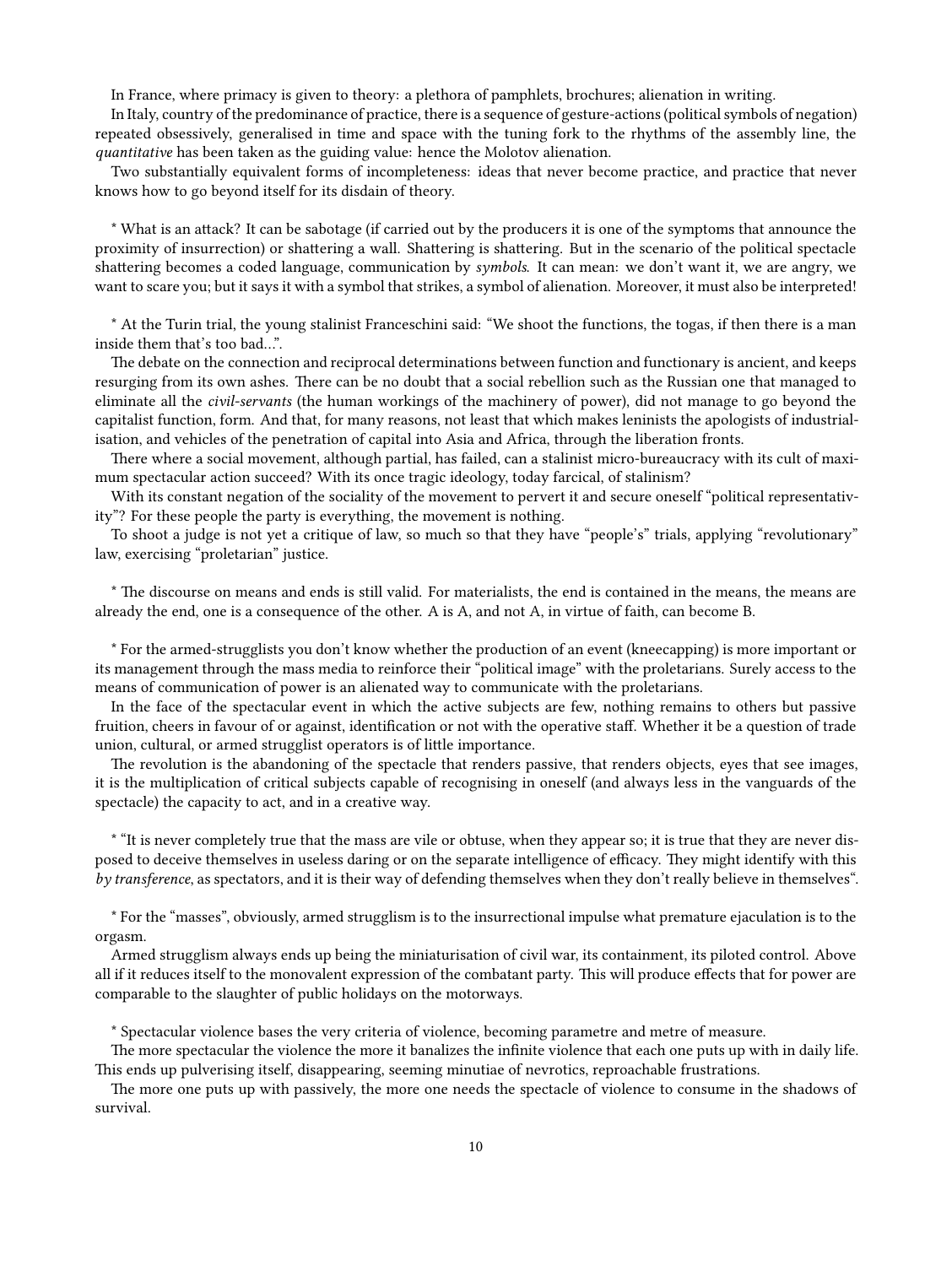The more one abandons the field of the contradictions in daily life, the more politics advances and sociality recedes.

\* The logic of the production of commodities is capital's reason for being. It matters little if these are useful, useless, deadly or enjoyable. It is important that they are produced (and consumed), that they incorporate vital energy, that their possession becomes the distinctive trait of man, the scale of values with which to judge him.

Up until now the revolutionary movement has stayed within the logic of the production of commodities: it has asked for more money and less work, i.e. let's produce less, give us more money to consume more.

A radical movement must today pose the problem: is the production of this merchandise useful? Can man give himself what he needs by using his own creative intelligence? That is, taking from the worker the character of goods producing goods, from work the character of alienation and from the product that of commodity.

A movement that is capable of imposing its own interests, and that asks itself fino in fondo its reasons for what it is constrained to do, can at last hope to realise liberation from work, and from capital's destruction of nature. In the face of that all ecologist foolish ambitions appear in all their misery.

\* To make oneself carriers of the happy story of reappropriation is still backing goods, it valorises them.

Who – fetichist of industrialisation – being excluded from the productive process finds himself theorising reappropriation is a paralytic supporting himself on a crutch hired from power: he is not questioning the means of capitalist production, is not criticising the worker-commodity because he is a workerist, and he exhorts the consumerism of plastic, poisons, noises, devitalising things. They remain debtors of capital.

He who reappropriates violently is the close cousin of the other.

["Anarchismo" n. 21, May-June 1978, pp. 156-158]

Italy 1977: an assault on the heavens Italian review "Insurrezione" – novembre 1977, translated from 'Parafulmine e controfigure', ed. Anarchismo

If we undoubtedly claim the wealth of violent and armed expressions of the movement (generalised theft and expropriation as critique of waged work, radicalisation of clashes in the streets, sabotage, etc.), we are convinced, on the other hand, that the field of violence cannot in itself constitute a qualifying moment, a moment, in other words, that characterises the new revolutionaries as such. «The impatience to use weapons at all costs today is delaying the moment in which the exploited as a whole will have recourse to arms, because it anticipates repression. Those congratulating themselves on the stupid use of arms are not the revolutionary movement, but the rearguard of its theoretical and strategic conscience». (Manifesto handed out in Bologna 23 September 1977, signed: Ass. For the Epidemic of Contagious Rage).

In our opinion, it is precisely social decomposition to push towards totalising choices – armed struggle as a specialist and separate dimension – which, by reducing the complexity of the clash to a feud between gangs, remains in a field that capital can always manage for its own benefit. If, concerning the BR [Brigate Rossi] for example, we cannot prevent ourselves from feeling a feeling of sympathy for the measure in which they sometimes manage to ridicule and beat the State in its own field, we don't forget that their neo-stalinist program is full of militaristic ideology and has nothing to do with the project of the proletarian revolution.

And on the basis of the failure of the movement of '68 it is possible to understand the present wave of terrorism. When, at the beginning of the 70s, the perspective of a total revolution seemed to be moving away, a few groups considered it possible to destroy the State in a military clash. The incapacity to understand how no armed voluntarism or other can take the place of the pace of the real movement, led to a curious ideology that puts together elements of a naive rebellious tendency and ultra-bolshevist traits, in a horrible pot-pourri. In the beginning, the armed groups at least obtained the aim of showing up the vulnerability of the State, all the same the rapid rationalisation of the police apparatus immediately rendered the repression more effective and, soon, their practice transformed itself into a personal war, autonomised by a real struggle. Moreover, the typical slogan "strike the heart of the State", hides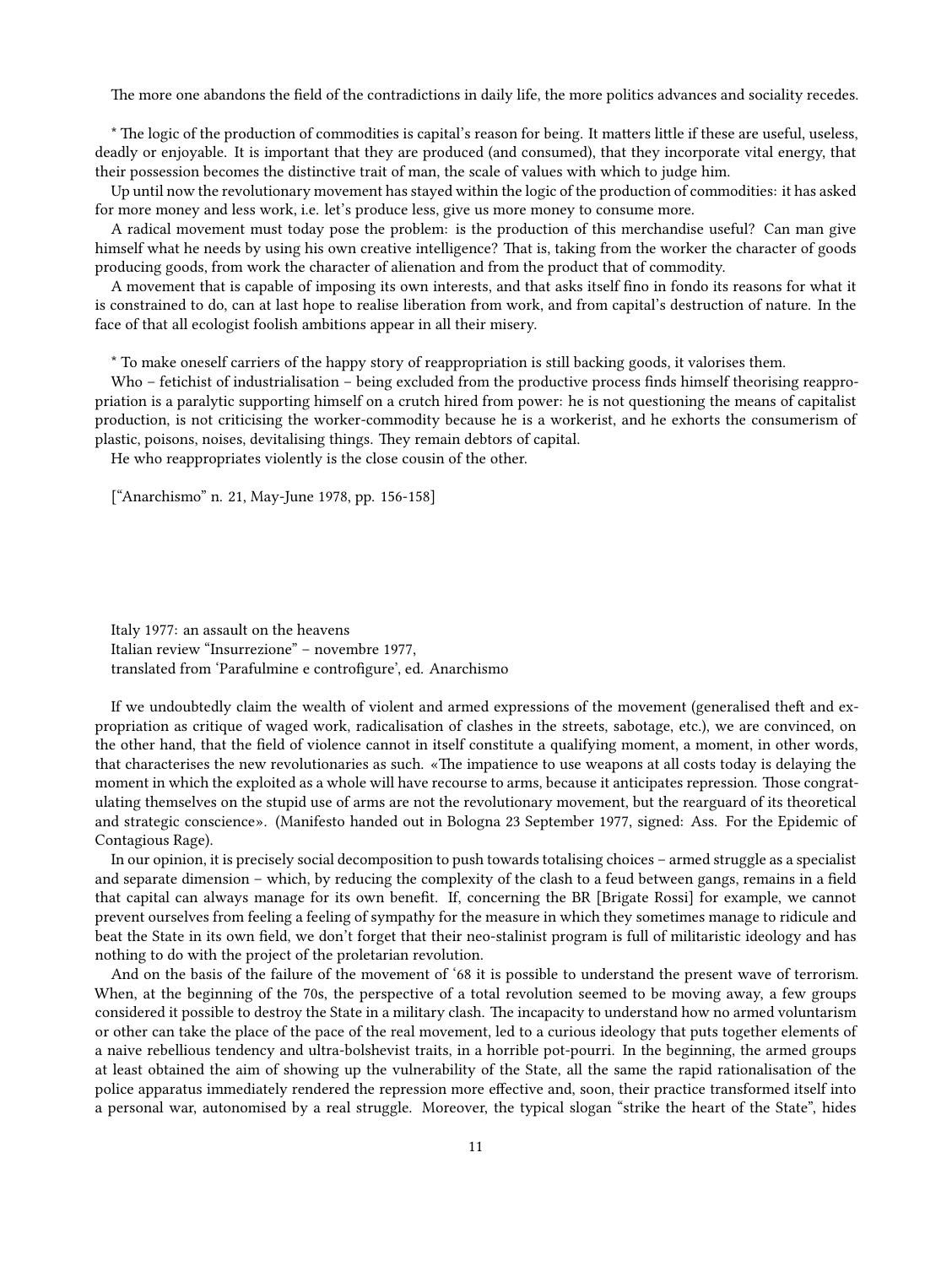the real objective, capital, which the State is only the phenominal manifestation of. Actually, the armed groups have become an obstacle to the development of the movement that they (BR) criticise as spontaneist and adventurist (!). These criticisms recall the lamentations of the official left, which these people only constitute the radical wing of. Independently of intentions and the revolutionary ardour of single individuals, we grasp in this kind of armed struggle the seeds of recuperation. Not only and not so much in the sense of the police-like cannibalisation, but in the reduction, the repetition, absolutely functional to power, of the revolution to a simple military question. To that we are opposing real war, war that crosses the whole social totality and does not let itself simply be reduced to the armed clash. It is true that the groups of the autonomia do not identify with the BR, but it is just as true that their acritical pushing towards the militarisation of the movement presents the same problems.

The State is clearly trying to push a large number of people into clandestinity. That reaches the objective of reducing the movement to its military dimensions, where power can still win, at least in this phase. Groups such as the Brigate Rosse believe they have found confirmation of their strategy. And it is significant that the recent period characterised by growing confusion and a kind of return to traditional militarism has been marked by the most stupid terrorism (Casalegno and Acca Laurentia).

It is obvious that the clandestine groups are now playing on the ambiguity between crises and revolution; between neo-stalinist management and radical transformation in the communist.

#### Further cues of non-news

\* "The division of people into actors and spectators is the central fact of our time. We are obsessed by heroes that live for us and whom we punish. If all the radios and televisions were deprived of their sources of power, all books and paintings burnt tomorrow, every spectacle and cinema closed, all the arts of living per interposta persona o per procura…" (Jim Morrison). The most successful and involving spectacle that power of our time bowls at us daily are the magic pirotechnics of armed struggle. Few actors, many supporting actors, extras and a huge audience, all with the skilful direction amplifying structures of mass communication.

\* Who would have believed that movements such as that of '68 have run aground in the quicksands of groupescule reformism because power had firing positions (bocche di fuoco) and the others only anachronistic slings ("the Vietcong wins because he shoots") and then one threw oneself a corpo morto to a give himself a hundred bocche di fuoco, today hardly manages to admit that the ratio of strength has changed in favour of power: if first it was1.000 weapons to one, today it is 600.000 to 300! The discrepancy magnifies in geometric proportions and doesn't give a damn for arithmetical voluntarism! It is a game that has strange analogies with the electoral bullfight for the conquest of the 51 per cent of the bullets… The attack on one single field, moreover carried out by professional specialists, has induced a concentration and reinforcing of power to a military level (the mercenaries of the private police are now more numerous than the cops of the regular police). The sectorial and partial critique – and practice– solicited by the rationalisation and modernisation of the institutional military establishment; is the "anaemic negation" that power incorporates to be able to continue to survive. the critique – and pratice – is either unitary (i.e. tends to invest itself with the totality of the institutions and ideologies that support it) or it is nothing.

\* To understand that what one is consuming is not the civil war of a community that insurges against all the conditions of domination – but its pantomime rigged up by the scriptwriters of the mass-media, the psycho-dramatisation dilated artfully by the specialists in "various humanities" – is very easy when you think of the Russian reality, where between 1905 and 1906 armed anarchists suppressed about 4.000 between civil servants and tzarist officials! The reflection, if ever, should dwell on the consideration that in spite of this, in spite of this radicality of intent, the result was… that verminous and

heinous "soviet" State that had banned even the freedom to think. The contemporaneous emulators, with their tiny pharmacist's scales and their attitudes of judicial auditors, are no more than the feeble echo of a past that power never tires of circumscribing, sterilizing and utilizing to "update" the spectacle of the upturned representation of reality, and to institute a diaphragm-bunker that separates once again the proletariat from themselves and from the implosion of their passions that are – these yes – destructive and capable of sweeping away the totality of sociality.

\* What one is consuming, as well as not being a civil war, is not even a real guerrilla; Rudolf de Jong says in fact: "[the guerrilla is] … war on a small scale, everywhere, supported by the whole population, or by large sectors of it, in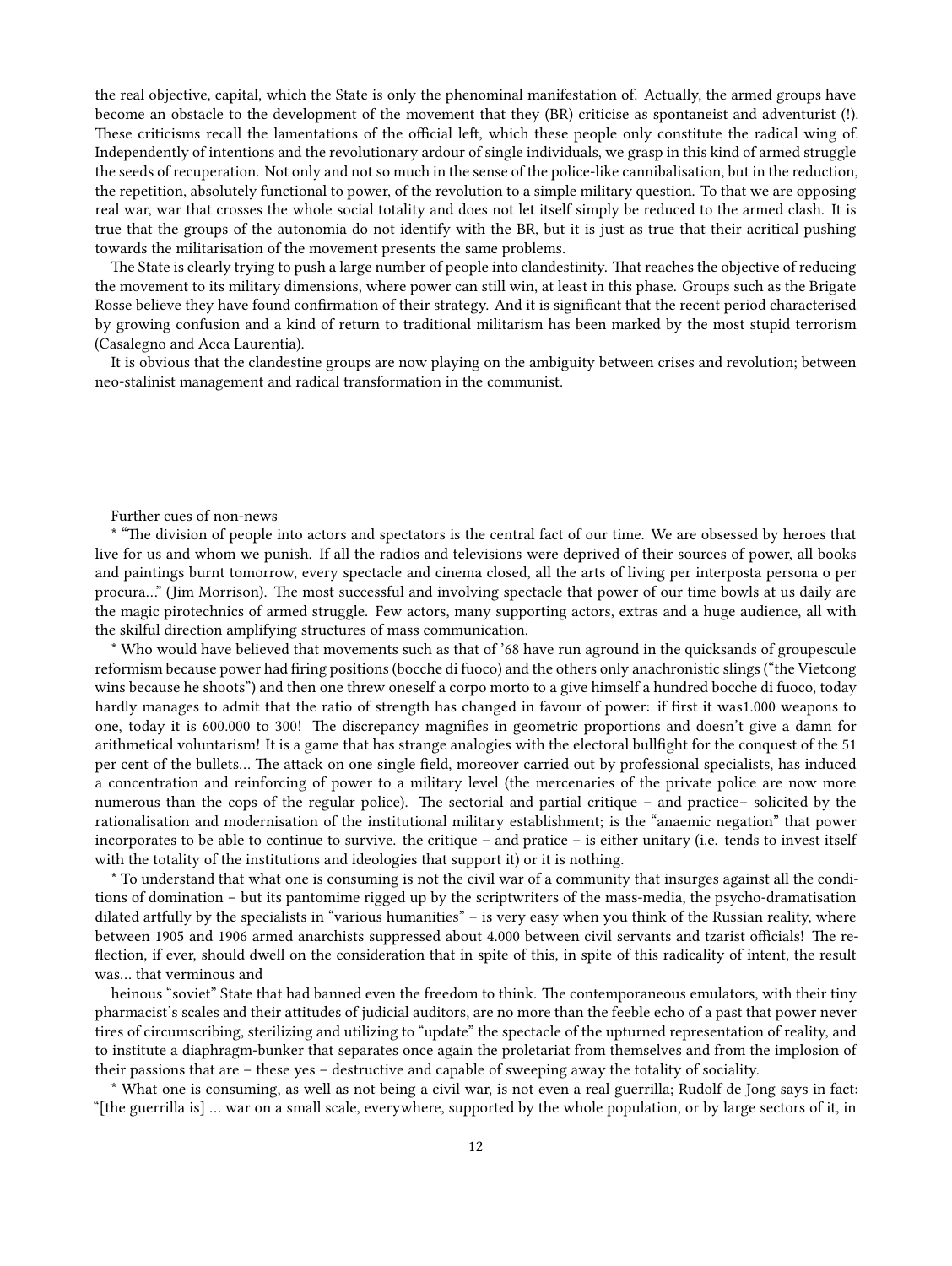which those who participate continue their daily life and work as far as possible. [ … ] My concept of real guerrilla implies that the 'professional' guerrilla, who has abandoned his normal life does not belong. The Chinese Red Army in its 'long march' of the Thirties, the columns of Fidel Castro in the Sierra Maestra, the Bolivian group of Che Guevara, did not belong to the real guerrilla. They represent the nucleus of a new army, the foco – a word in vogue in the '60s – of a new normal structure directed by power". The qualitative difference between the guerrilla reduced to a profession and confined only to the lazzaretto of political economy (i.e. to the need for mere merci) and the Zapatista guerrilla is the same difference that runs between the life and the celluloide images of those trying to reproduce it. At Morelos it was the Indian population of the ancient communities that rebelled, because with the expropriation of their land to allow the expansion of the sugar industry all their life was being threatened, their values, their daily rythms, their intense communitarian life. It was the rebellion of a community that refused the model of survival that industry was the bearer of and that disintegrated the forms till then in force in which everybody recognised themselves. And in this rebellion of all, extended to every ambit of daily life, there was no room for specialisazion, for prefixed roles that tend to turn into professions, in a word, they did not fight the enemy that wanted their domestication by adopting the same schemes and ideologies, but by denying them radically. They refused the simile similia similibus and adopted the doctrine of contraries; already in the means used was recognisable the negation of the existent. The same for the Russian Machnovists: they were not just a handful of men in arms, but a vast community that associated itself according to other criteria, that produced, working the land with different criteria from those that had been imposed on them from that moment, that had instored interpersonal relations and interfederative between base groups always more socialising and that … combatted Bolscevichi and Whites.

\* Contemporary *lottarmatisti* [armed-strugglists] still indulge in equivocal theorisations about "counterpower", miniaturised and upturned images of the existent of which constitutes the other side of the medal, and they do not realise that they have already reproduced inside them that world which in their voluntaristic delirium believe they are negating. The process of transformation of realty and man is intended as a progressive widening of "counterpower" to the point of becoming Power, a widening obtainable by exasperating the mutilating partiality of the skeletal reduction of social subversion to its shadow of "military form" operated by specialised taylorists assembled in combattentist corporations. To the short-sighted enthusiasts of "counterpower" we remember what G. Sadoul wrote in "La Revolution Surrealiste" of December 1929: «I am taking the chance to salute la Ghepeu, revolutionary counter-police in the service of the proletariat, necessary to the Russian Revolution such as the Red Army». And Aragon in "Front Rouge" (1931): «Long live la Ghepeu, dialectical figure of heroism!». The fact that one can be only negation of power, antipower, and that to be thus it is not in fact sufficient to oppose oneself to some figurine-function-role of the dominion in act (cop, foremen, department heads), moreover changing the logic, and that instead you must extend the viewfinder of the critique to the subjectivity colonized by capital, domesticated to the objectivity of commodities interiorised and become me, to the logic of power introjected that becomes condizioned reflex, represents the threshold that lottarmatismo does not want to cross. Its "battle" monovalent, unidimensional, is all aimed at obtaining power over the production of commodities re-evaluating objectivity, and in particular expresses a moralistic critique-pratice to the capetti there where they shy away, in a manichean way, from exercising criticism of their own subjectivity that… reproduce more power than they destroy.

\* Those who leave two fingers under a hydraulic press, whose lungs wither in the mine or that do work so noxious that a fixed yearly quota runs into a death sentence; the professionals of the productive cycles of pestilential chemicals or nuclear that exposes their bodies to injury and could lead to the scars of work… well, not for this can they desert their role imposed on them, not dissolve the imaginary cage of the function to which they have been condemned.

Whyever should from some sgarrettamento, some "knee-capping" a higher level of paranoia should come out the effect– really miraculous! – of getting rid of the bad guys, of reclaiming the swamp from the (gregarious) capetti? To overestimate the effects produced by the pedagogy of terror (strike 1 to educate 100) means no take flight from the pavement of the purifying and purificatory mystique and stay entangled in the net of vendetta; and who illudes oneself to retaliate deciding to cut the net, is forced to dive into these waters, where it is the fisherman to have decided to down their nets.

\* To strike commodities, technology, the reproduction cycle of the immuted present, the mechanism or the men? The resentful Christians and the Manicheans strike the men. The condition of proletariat is given by the awareness of not having any power over one's life. The others – the gregarietti/capetti – are an exception? At least that one wants to exclude a priori any character of humanity from the process of social radical transformation, it appears that the Manichean fulmination of who is – also him – determined by the social relations in force, is a shortcut that take an overpass on the accumulation of real determinations, which we are a part of. The critique must be a laser that penetrates in depth. "The dilemma is to organize the struggle against death without sacrificing life, which is fully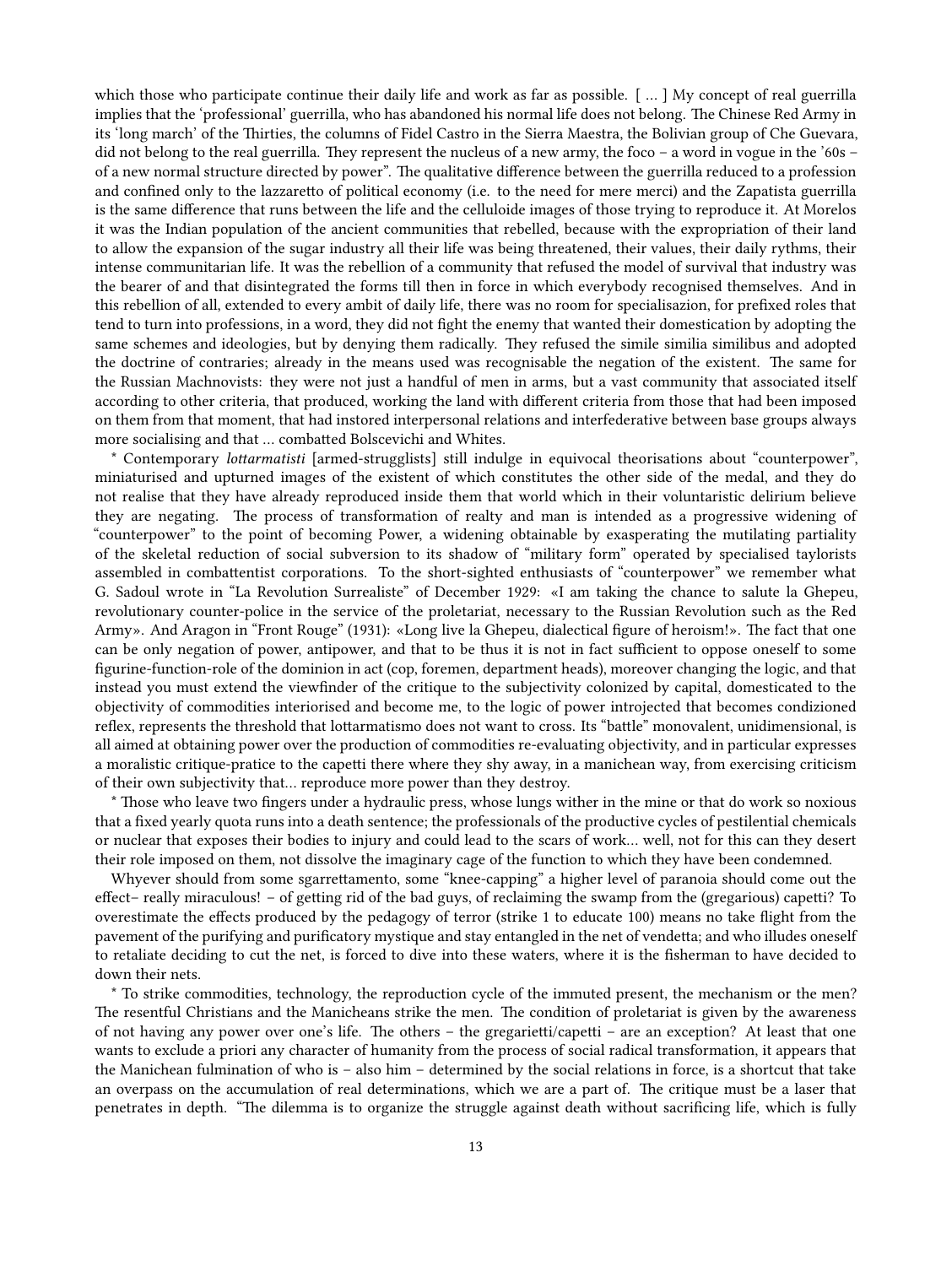such only in the freedom of spontaneity." (O. Alberola). To strike the mechanism therefore, not its valets, because the colour of the livery informs about the bosses, not the valets. An assembly line sabotaged, stopped, that does not produce, turns the foreman into a guy that has lost his function of hierarchical control over the workers who from that moment are no longer "wage-earners" but ozious. Of commodities, their totalitarian imperialism over life, we don't want to know and we don't give a damn, of men, yes. Viceversa, for capital man is nothing and commodities are everything, and sacrifices tranquilly the first to the second. This makes capital the most nihilist force of our time.

\* *Il lottarmatismo* at best manages to "destabilize" the equilibrium of the fictitious sphere of politics, but it does not deconstruct the world of institutions, the circuits moulded by alienated people, strangers to themselves and their desires, who have lost the compass that orients towards the pleasure principle. The critique emanated by *lottarmatismo* stops at the surface of things (be they objects-commodities or objects-people), does not penetrate in depth, not go to the root of things that is man himself, and does not do so because it does not know how to recognise the profound aspirations, and does not recognise them because it does not know how to identify them – above all – in himself, as a man that affirms himself against the dehumanisation imposed on him. Rather than exalt the discontinuity, the ruptures, the differences, the anomalies and the perversions of above all their own subjectivity, he camouflages himself behind some "respectable" role, mimes normality and respectability, then reproduces them enhanced by a surplus of ideology… and thus began the ballet of self-clandestinisation of the identity of one's own self and one's own will to pleasure in that circus of dressage that is survival.

\* No stupor if then lottarmatismo fully shows what deep down it really is: routine, quantitative logic, obsessive repetition. Lottarmatismo as endemic factor, as bacterial culture having only the capacity to self-produce itself; variabile of politics that becomes always more predictable, controllable, programmable. A variable that has become constant! A price to pay – contemplated on the scales of prevision – in the continual reproducing of oneself by power. In the game of the subversion of dehumanised order it is time to introduce other "variables", other games. The subversive practice that expresses itself in looting and destruction of the urbanistic monstruosity that happened during the black-out of New York [of 1977], has shown that all those possessed by a will to life know their needs, and know how to satisfy them as soon as minimally favourable conditions present themselves; and in doing this any logic of heroism is banished. And has also shown the total extraneity to these events of any "vanguard" political racket or combattentistic corporation.

When emancipation is – really – the work of the exploited themselves, all the "organised segments" are extraneous, nobody claims, nobody can limit themselves to the claiming of the spectacle in the passivity of the spectator and supporter. They can only regret not having taken part.

\* Whoever still operates the schizophrenic division of tempo, in the present and future, where the present is hell to get to paradise, is a altar boy who persists in staying in the limbo of alienation, is "revolutionary" politico mediator of the present with the distant past. He is eternalizer of the christian maxim "there is no gaudenza without suffering!" and does not grasp that "Revolution means turning the hourglass. Subversion is something else: it means breaking it, eliminating it". (Dubuffet). The cheek does not lie in saying it but in doing it.

\* Il lottarmatismo is a myth. Also in the past other myths have exercised their psychic influx among the exploited, for example that of the general strike that would rout the dominant classes. The myth produces itself and takes a place in the mind and in the expectations of the subordinated because – evidently – they need it and are carriers of this particular kind of "demand". It is a realty that comes to manifest itself by intersecting determinations/decisions of who puts forward the "demand", of who "satisfies it" in practice, and of who cultivates it with a concerted effort of informative and cultural support that massifies it. The myth is the absolutisation of an instrument, of a specific means of struggle, it is a delusion that takes for exhaustive entirety something that only had validity if it was a combination – in the modern world – of various methodologies of attack. It ends up being predilection of the monochord note detached from a polyphonic concert. This absolutisation of a partiality becomes possibile in characterial structures of the religious kind, that does not tend towards self-liberation but waits that from outside oneself something is going to free one; revolution seen as eschatology. The myth is a propelling force that pushes to paralysis, feeds "political" hope in the future (modern form of religiosity) and upsets the boundaries of the real opacizzandoli, and even renders possible that the hunchback of some Andreotti or other passes through the eye of the lottarmatista needle while the poliomylitic leg of Agnelli continues to ski…

\* The union is the structure that reflects (goes) in a distorted way the spectre of economic needs of the wage-earners, and attempts to satisfy them mediating them with the need to save the cohabitation between the capitalists and wageearners in order to be able to continue to act as mediator. The "worker" partities are structures that reflected the most fictitious needs, pulverised, rarefied and falsified. At the moment in which the proletarians start to refuse the division of their interests into economic and political and take their affairs into their own hands, il lottarmatismo stands as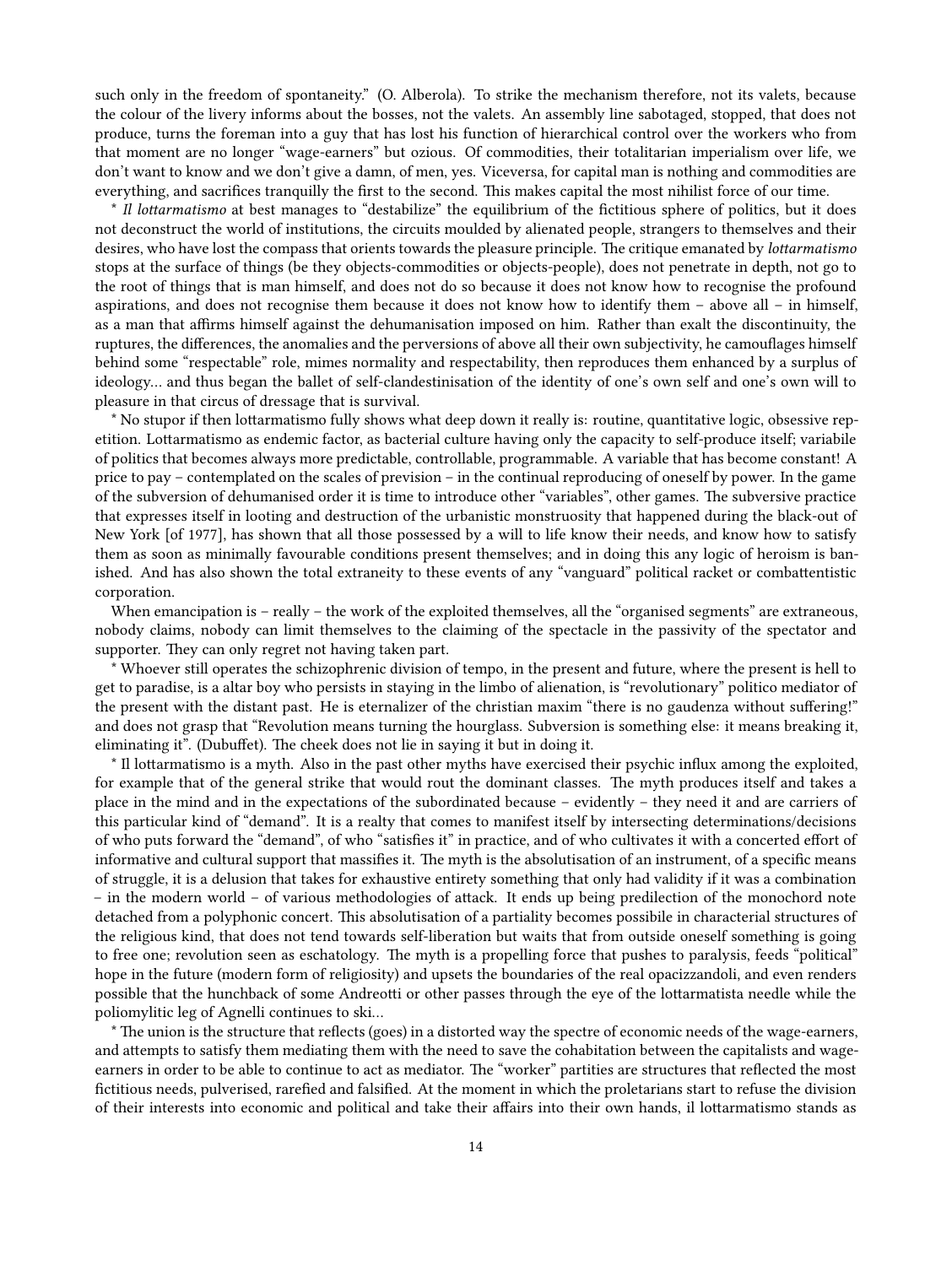a structure capable of administrating the exercise of vendetta, also known as "proletarian justice". It is a structure that represents the sphere of the so-called "lower instincts", so needs its public-relations, its delegates that gather the requests of the "base" and transmit them to the military "vertices", which then pass to execution. Substantially, the relationship between the "base" called to express opinions, the mass delegates solicited to compile indices-of-approval of the actions carried out and the operative staff, remain imuted. It makes no difference whether it is a question of political, trade union professionals, of cultural or lottarmatisti animation.

It is a model which structurally does not present anything new. Even if the inverted optic of the lottarmatisti takes charge at the "base" of its presumed inactivity and likes to think of itself and represent itself as the "advanced division" that expresses antagonism even when everybody is dumb and blind.

\* F.L.N., F.A.L.N., E.L.N., E.R.P., M.L.N. Tupamaros, Black Panthers, Weathermen, Gauche Proletarienne, M.I.L., G.A.P., F.R.A.P., etc. A list just outlined referring to different geo-political contexts that refutes imported guerrilla triumphalism and confirms the failure of all the forms of partialisation realised from the subversive praxis and its debasement to under-militarism that competes with institutional militarism. Only a pratice that combines all the possibile means of struggle in a concert that goes through all the moments of the reproduction of power can actuate phases of liberation. When also they contrast M.P.L.A., P.A.I.G.C., Algerian Front, etc. as "victories", we know that they are the victories that have historically manifested the new dominion of State bourgeoisie that can now choose between the various "imperialisms" available.

\* In the present, the real negators of the social life sentence can combine the will to life with the reawakened resources of fantasy, with the interior war conducted in the isolation cell of one's own self (to expel tabus, rules, norms, ethics), with the potentiality of the bodies become conductors of pleasure, with the identification of Power in the idle times and the alienation that one encounters along everyday life (and not in the invention of always new sociological "more combative" new strata), with the rediscovery of nomadism and the accelerated desertion of roles, with knowledge intended as experience lived in adventure and erratic movement and not as an exclusively cerebral fact, with the decodification of all the languages with which power speaks to us… We learn to recognise daily subversion in the terms in which Bakunin lived '48: "It seemed that the whole was upside down; the incredible had become habitual, the impossibile possibile, and the possible and habitual absurd!".

"Anarchismo", n. 23-24, September-December 1978, pp. 264-268